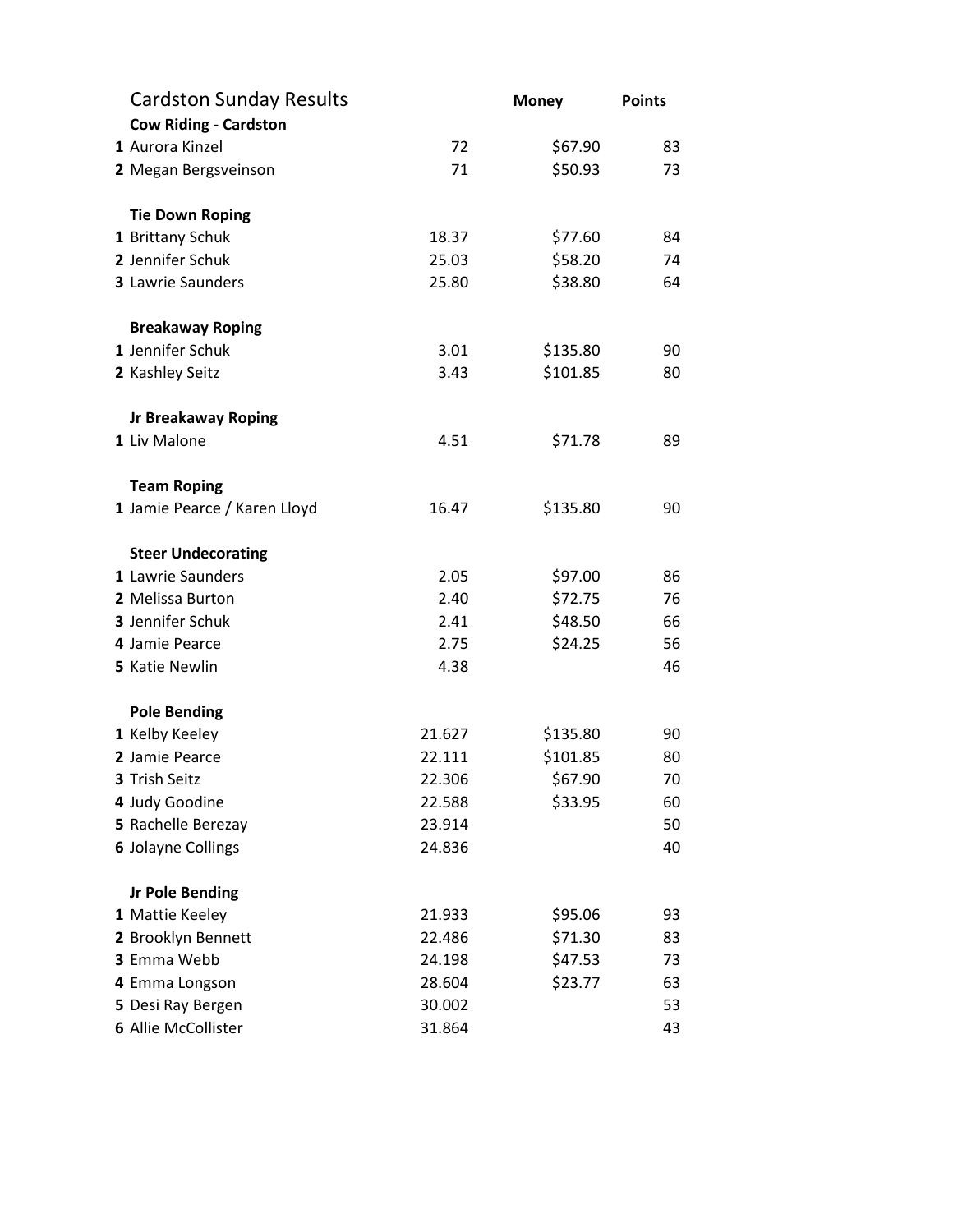| <b>Little Cowgirl Pole Bending</b> |        |          |    |
|------------------------------------|--------|----------|----|
| 1 Erika Webb                       | 25.082 | \$36.86  | 87 |
| 2 Oakley Cochrane                  | 27.114 | \$27.65  | 77 |
| 3 Erin Longson                     | 31.289 | \$18.43  | 67 |
| 4 Sara Longson                     | 34.829 | \$9.22   | 57 |
| 5 Gracy Adams                      | 37.278 |          | 47 |
| <b>6 Callie Clark</b>              | 38.466 |          | 37 |
| <b>Goat Tying</b>                  |        |          |    |
| 1 Kelby Keeley                     | 7.87   | \$77.60  | 84 |
| 2 Shelby Weltz                     | 8.30   | \$58.20  | 74 |
| 3 Natalie Atwood                   | 8.60   | \$38.80  | 64 |
| 4 Karlene Weltz                    | 13.77  | \$19.40  | 54 |
| Jr Goat Tying                      |        |          |    |
| 1 Hailey Nelson                    | 11.49  | \$89.24  | 92 |
| 2 Emma Longson                     | 12.41  | \$66.93  | 82 |
| 3 Lakota Bowers                    | 12.45  | \$44.62  | 72 |
| 4 Desi Ray Bergen                  | 14.01  | \$22.31  | 62 |
| 5 Emma Webb                        | 14.50  |          | 52 |
| <b>6 Mattie Keeley</b>             | 18.36  |          | 42 |
| <b>Barrel Racing</b>               |        |          |    |
| 1 Marina Eckert                    | 18.769 | \$161.75 | 99 |
| 2 Trish Seitz                      | 19.002 | \$133.86 | 89 |
| 3 Jamie Pearce                     | 19.181 | \$105.97 | 79 |
| 4 Rose Perozak                     | 19.216 | \$78.09  | 69 |
| 5 Bobbi-June Radford               | 19.301 | \$50.20  | 59 |
| <b>6 Heather Cochrane</b>          | 19.307 | \$27.89  | 49 |
| 7 Bailey Sears                     | 19.380 |          | 39 |
| 8 Hayley Ward                      | 19.521 |          | 29 |
| <b>Jr Barrel Racing</b>            |        |          |    |
| 1 Faythe Bergen                    | 18.630 | \$73.14  | 94 |
| 2 Allie McCollister                | 18.748 | \$60.53  | 84 |
| 3 Liv Malone                       | 19.073 | \$47.92  | 74 |
| 4 Mattie Keeley                    | 19.101 | \$35.31  | 64 |
| 5 Brooklyn Bennett                 | 20.182 | \$22.70  | 54 |
| 6 Emma Webb                        | 20.569 | \$12.61  | 44 |
| 7 Hailey Nelson                    |        |          | 34 |
| 8 Cayde Clark                      |        |          | 24 |